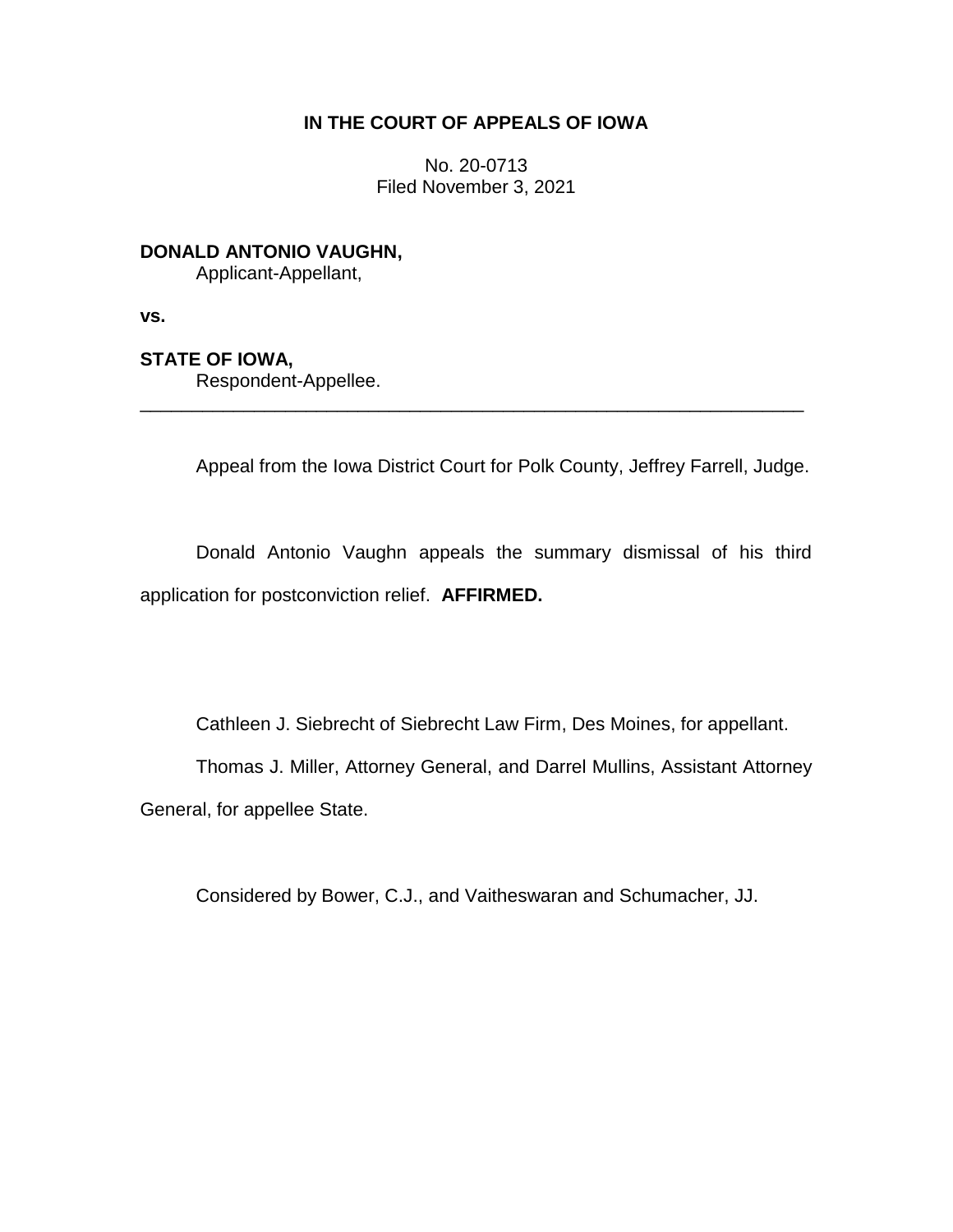## **BOWER, Chief Judge.**

Donald Antonio Vaughn appeals the summary dismissal of his third application for postconviction relief (PCR). Because Vaughn does not fit within the narrow exception to avoid the statutory three-year limitation period established in *Allison v. State*, 914 N.W.2d 866, 891 (Iowa 2018), we find no error in the dismissal of his untimely PCR application.

In 2006, Vaughn was convicted of murdering Matthew Glover. *Vaughn v. State*, No. 11-0147, 2013 WL 5743668, at \*1–2 (Iowa Ct. App. Oct. 23, 2013). Over Vaughn's pro se objections, his direct appeal was dismissed by our supreme court as frivolous. *Id.* at \*2. Procedendo issued on December 24, 2008.

In 2009, Vaughn filed his first PCR application, raising eight claims of ineffective assistance of trial and appellate counsel and four other claims. *See id.* The district court rejected all claims and dismissed his PCR application; we affirmed. *Id.* at \*5–9. Procedendo issued on November 21, 2013.

Vaughn filed a second PCR application on May 26, 2015, which he later voluntarily dismissed.

Vaughn filed this third PCR application on May 6, 2019, asserting trial, appellate, and PCR counsel were ineffective. The State moved for summary judgment, asserting the application was barred by the three-year limitation in Iowa Code section 822.3 (2019).

The district court dismissed the action, noting Vaughn "does not claim any new evidence that could not have been discovered within the three year statute of limitations," and ruling Vaughn's claims were untimely. Vaughn appeals.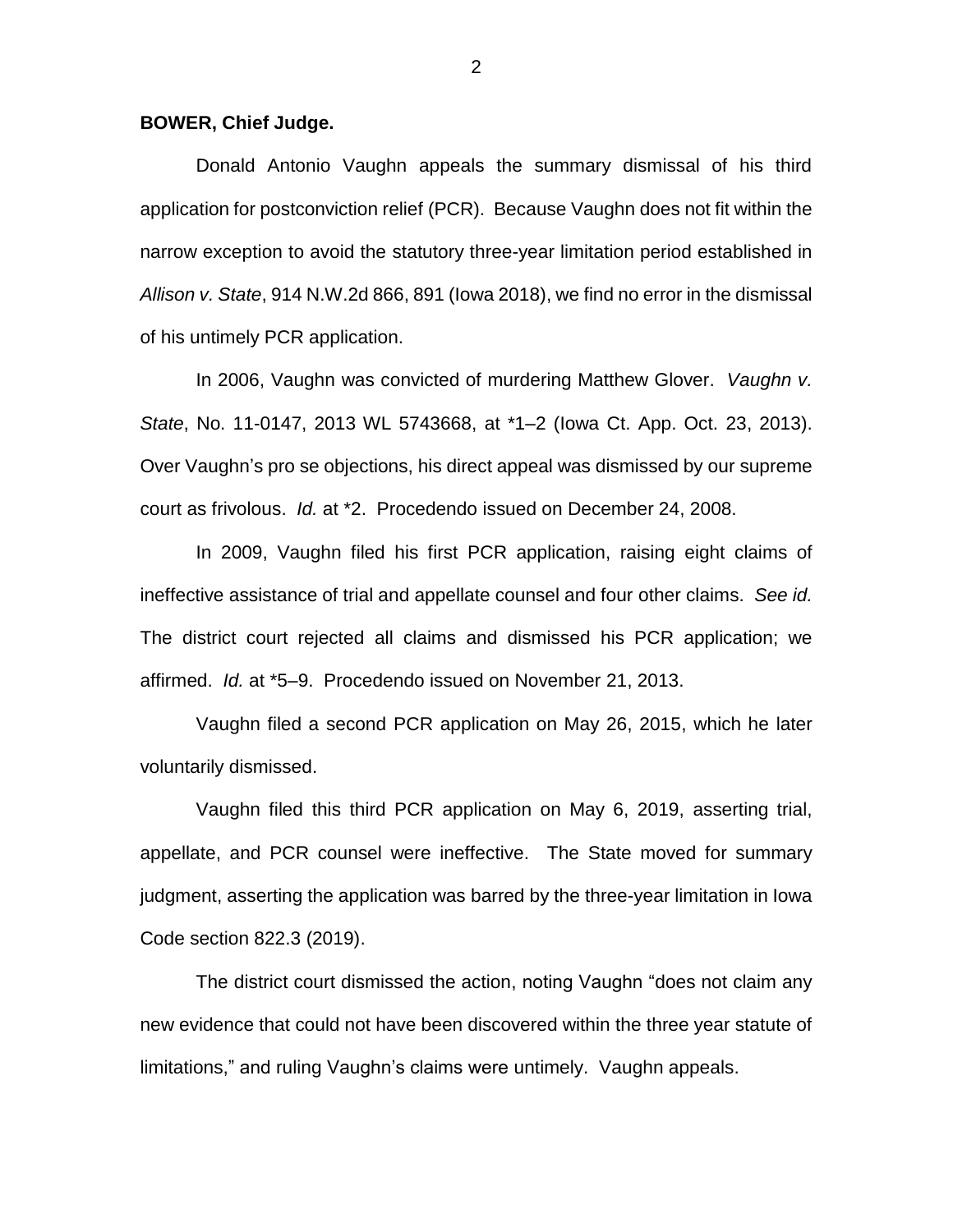We review summary disposition rulings in PCR proceedings for legal error.

*Linn v. State*, 929 N.W.2d 717, 729 (Iowa 2019).

Vaughn contends the district court improperly applied *Allison* in finding his

PCR application is untimely. We disagree. *Allison* held,

[W]here a PCR petition alleging ineffective assistance of trial counsel has been timely filed per section 822.3<sup>[1]</sup> and there is a successive PCR petition alleging postconviction counsel was ineffective in presenting the ineffective-assistance-of-trial-counsel claim, the timing of the filing of the *second* PCR petition relates back to the timing of the filing of the original PCR petition for purposes of . . . section 822.3 *if the successive PCR petition is filed promptly after the conclusion of the first PCR ac*tion.

914 N.W.2d at 891 (emphasis added). *Allison* allowed a *second* PCR petition to relate back to the timing of a first PCR petition, but it is a very narrow exception. *Id.*; *see Davis v. State*, No. 20-0884, 2021 WL 4592813, at \*2 (Iowa Ct. App. Oct. 6, 2021); *Long v. State*, No. 19-0726, 2020 WL 2061934, at \*4 (Iowa Ct. App. Apr. 29, 2020). This court has repeatedly stated *Allison* only contemplated one round of relating back to the original timely filed application. *See Goode v. State*, No. 20- 0282, 2021 WL 4889249, at \*3 (Iowa Ct. App. Oct. 20, 2021) (collecting cases where we have held *Allison* does not apply to third or subsequent PCR applications).

Furthermore, Vaughn did not file this action until 2019, and procedendo issued on his first PCR action in 2013. Vaughn is hard-pressed to argue this third PCR application—filed almost six years after his first—could be considered

 $\overline{a}$ 

<sup>1</sup> Effective July 1, 2019, the legislature abrogated *Allison*. *See* Iowa Code § 822.3 (Supp. 2019) ("An allegation of ineffective assistance of counsel in a prior case under this chapter shall not toll or extend the limitation periods in this section nor shall such claim relate back to a prior filing to avoid the application of the limitation periods.").